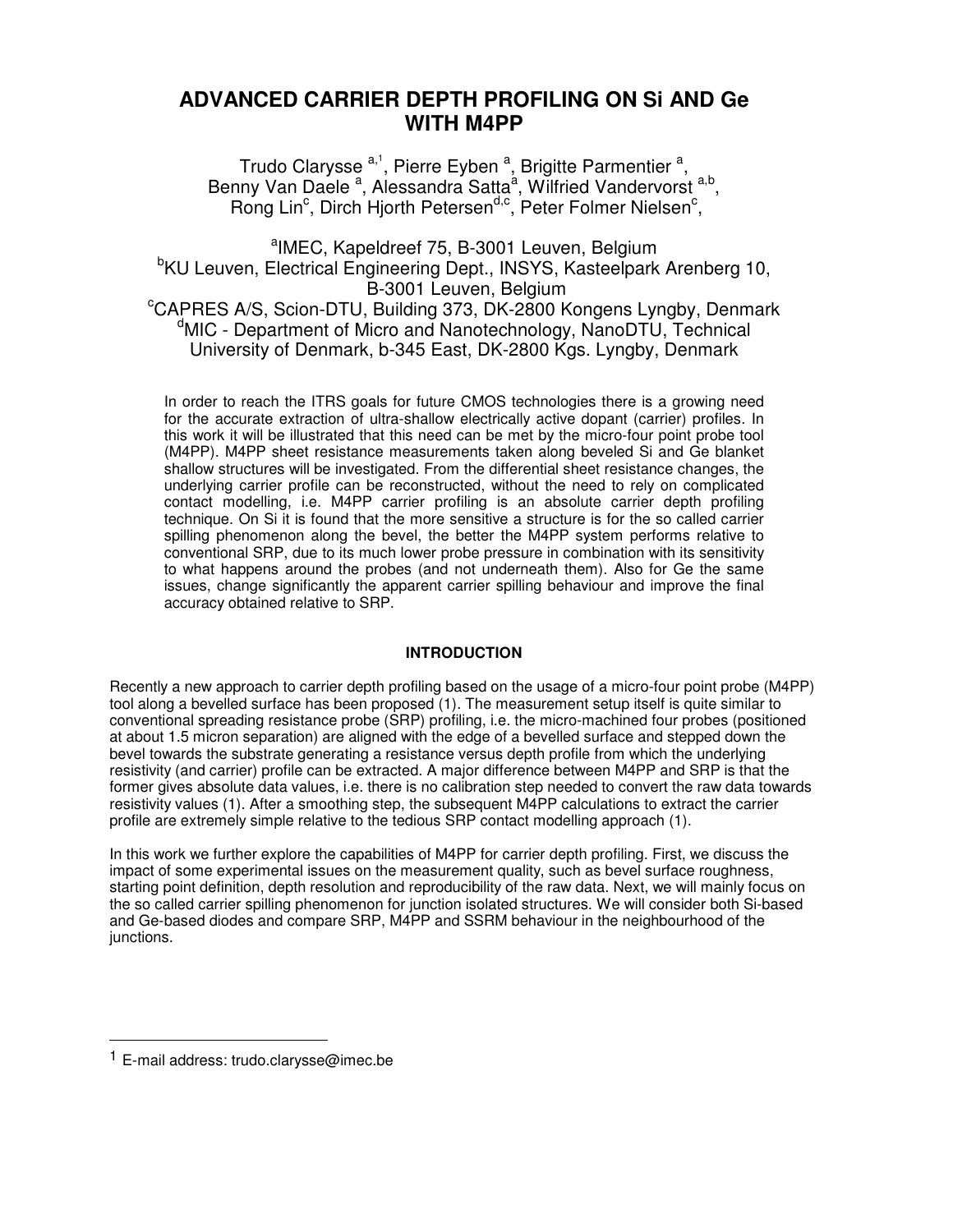## **EXPERIMENTAL ISSUES**

Previously, the required bevels were obtained through standard SRP bevelling techniques, based on mechanical polishing on a rotating roughened glass plate (2). Alternatively, SSRM based polishing techniques as used to obtained low roughness cross-sections, can also be applied for bevelling purposes (3). In this work both techniques have been used. In the future it is recommended to use only the SSRM approach, since this results in a better bevel surface with an RMS roughness of about 0.3 nm (versus about 2 nm for the SRP way). It should be noted that in practice the limiting factor is rather the peak to peak roughness than the RMS roughness. The former should ideally be less than 0.5 nm.

Previously, it was found that the determination of the starting point was not easy to do in practice on the small angles (few minutes) needed for ultra-shallow junctions profiling. As we start using SSRM bevels in stead of SRP bevels this is expected to become even more difficult due to enhanced bevel rounding of the former procedure. Hence, there is a need to systematically deposit a low temperature oxide on the samples, such that the transition from the high resistance oxide towards the low resistance semiconductor material can be determined more easily.

Figure 1 shows the raw data for different measurements on the same junction isolated structure and the corresponding extracted M4PP carrier profiles. This illustrates a good reproducibility is feasible within 10 %. It should, for completeness, be mentioned that there are still some lifetime problems with the probes (max. of 100 data points) which need further work.



*Figure 1: Repeatability of M4PP on 58 nm CVD structure: 4 measurements,(a) raw data and (b) carrier profiles. Note that the slope of the carrier profile (flat CVD profile expected) could be correlated to bevel rounding in previous work (1). SRP bevel procedure used.* 

The sensitivity of the tool is further illustrated by the measurements of a center and border sample taken from the same CVD grown wafer which was not as uniform as intended. As indicated in other work (4) the non uniformity was about 50%, giving a higher sheet resistance for the center piece of the wafer. Fig. 2 illustrates that the M4PP sheet resistance depth profile is indeed able to resolve these differences.

Presently a depth resolution of about 1 nm is achievable. In order to obtain this depth resolution an on bevel step size of 1 micrometer needs to be combined with a bevel angle of a few minutes. A higher depth resolution may be feasible in the near future by using etched bevels with magnifications as large as a factor of 5000 (5) leading to sub-nm depth resolution.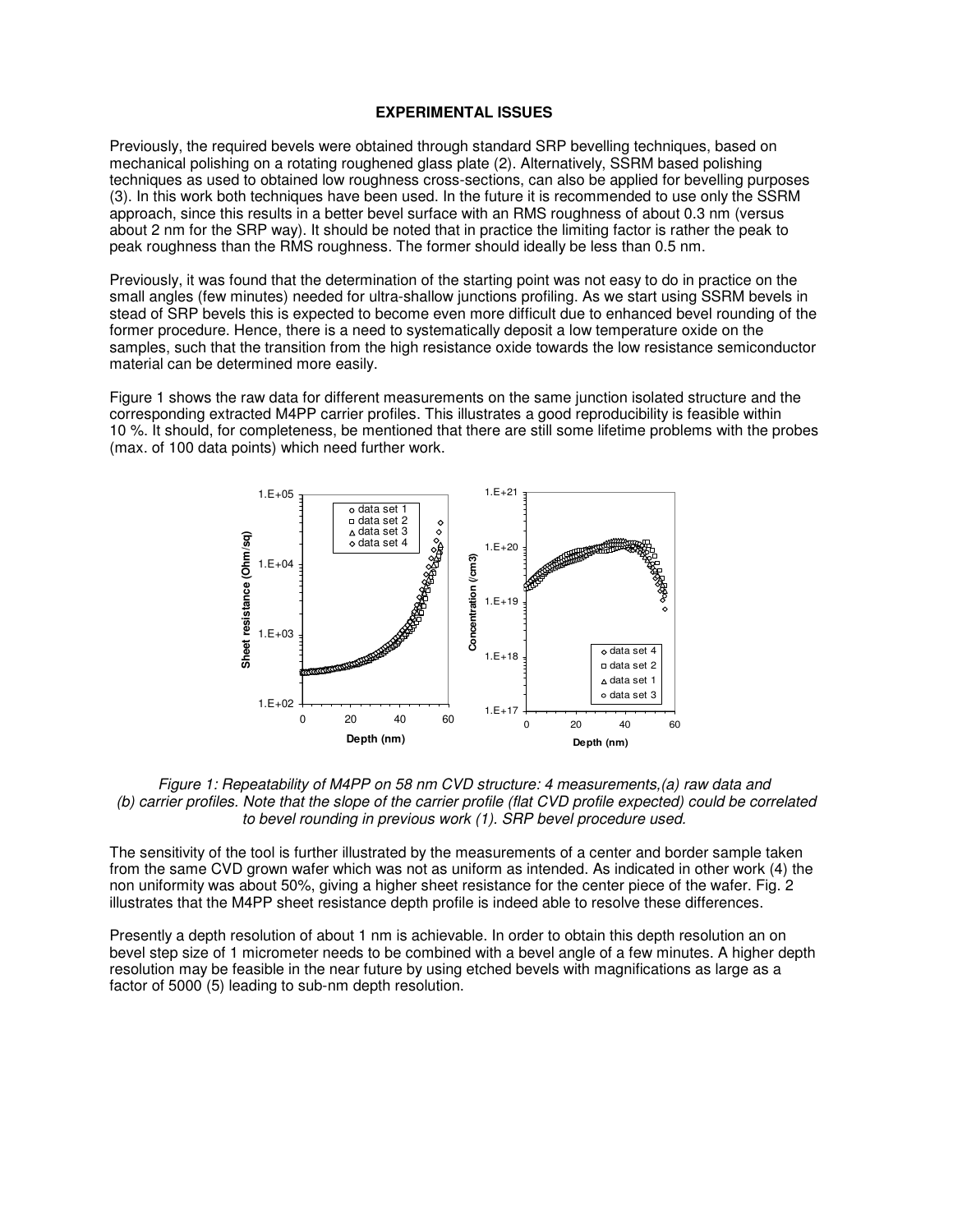

*Figure 2: Sensitivity of M4PP: Raw data as obtained on the center piece D17c and border piece D17b of the same CVD grown layer (each two measurements). Smoothed data shown. SRP bevel procedure used.* 

For completeness it should be mentioned that with the present electronics a good electrical contact can only be established in case of a low enough contact resistance (less than 500 kOhm). The latter implies that more lowly doped profiles can not be measured at this moment. Work is in progress to improve on this situation.

When discussing the M4PP sensitivity to carrier spilling and surface roughness, it is important to realize that the area of sensitivity is fundamentally different from SRP and SSRM. Whereas SRP and SSRM are most sensitive to the resistivity directly underneath the contact point, the M4PP measures the sheet resistance in proximity of the probe position and is virtually insensitive to the sheet resistance at the contact points (6). For this reason the M4PP is highly sensitive to deep scratches (e.g. >2nm) that can result from the bevel preparation. When approaching the on-bevel electrical junction even smaller scratches (e.g. <2nm) may prevent the current to flow in a direct path between the two current probes, resulting in a sheet resistance value higher than for the ideal case consequently reducing the measured junction depth. Thus, whereas surface roughness results in noise for SRP and SSRM, it should be included in the M4PP model for completeness or ideally be reduced to zero. Finally, one must consider other geometrical effects that can occur near the on-bevel electrical junction and at the bevel starting point  $(7).$ 

## **SILICON PROFILING**

Although the mechanical depth resolution of M4PP may be adequate for structures developed in the near future, its electrical depth resolution may be worse due to the impact of the so called carrier spilling phenomenon. We discuss this issue now in more detail first for Silicon and in the next section for Germanium material.

Carrier spilling causes the on-bevel electrical carrier profile to be different from the underlying vertical carrier profile as well as from the dopant profile (assuming 100 % activation), i.e. the electrical on bevel junction, the vertical electrical junction and the metallurgical junction can all be different (2). Earlier work has illustrated that the bevel angle, probe pressure and roughness related surface state density along the bevelled surface all play a role in the amount of carrier spilling. Enhanced carrier spilling can occur under the probe contacts due to a high contact force, which locally results in significant band gap narrowing and a substantially increased dielectric constant (2). Thus, the experimental on-bevel electrical carrier profile as measured along a bevelled surface with high pressure probes may be different from the geometrically induced on-bevel carrier profile. For larger probes such as used in SRP (micrometer contact size) the pressure seems to be the dominating issue (β-tin transformation). For smaller probes as used in Scanning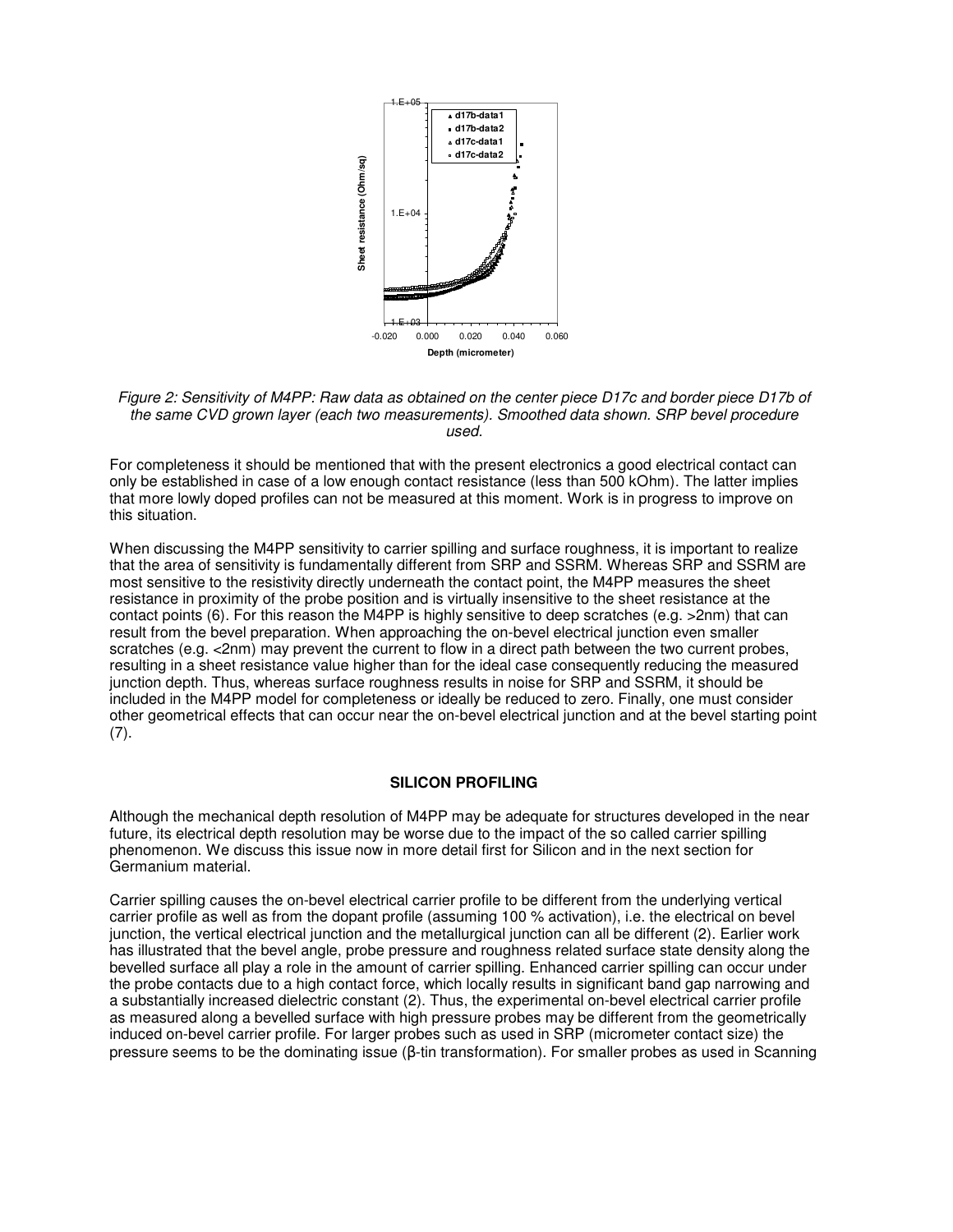Spreading Resistance Microscopy (SSRM) (using nm contact sizes), the surface states become more important (depletion/inversion layers near the surface that have an impact on the results for lowly doped regions). Here, we take a closer look at the carrier spilling behaviour of the M4PP technique (50 nm contact size).

Fig. 3a compares the SRP and M4PP carrier profiles obtained for an  $n^+$  p 50 nm deep structure. It follows that for this rather steep profile on a lowly doped substrate (5e14 /cm<sup>3</sup>) there is apparently little difference in carrier spilling between both techniques. On the other hand, Fig. 3b illustrates a dramatic difference for a 34 nm thick p<sup>++</sup>.n<sup>+</sup>.n structure, where the respective dopant levels were for the p<sup>++</sup> layer 2e19/cm<sup>3</sup>, for the n<sup>+</sup> layer 8e17/cm<sup>3</sup> and the n-substrate 1e15/cm<sup>3</sup>. Where SRP suffers from a huge amount of carrier spilling pushing the electrical on bevel junction so far towards the surface that it is no longer visible, the M4PP electrical junction remains reasonably close to the metallurgical (SIMS) junction (junction depth difference of only about 9 nm). Note that this difference in carrier spilling behaviour has been observed both on bevels made with the SRP and the SSRM procedure. The measurements shown in Fig. 3b were done on a structure with a 100 nm capping oxide to obtain a precise starting point definition. This difference in apparent carrier spilling behaviour can be understood through a reduction in sensitivity due to surface roughness (scratches) close to the junction, the fact that M4PP uses lower pressure than SRP (no β-tin phase necessary) and is more sensitive to what happens in the proximity of the probes than directly underneath them.

Fig. 3c illustrates the impact of different local stress models underneath the probes through onedimensional Poisson simulations for a 40 nm structure (using earlier developed software (8)) taking into account different vertical stress distribution through modified depth-dependent band gap and dielectric constant variations (2). The high stress carrier spilling simulations are clearly in good agreement with experimental SRP data (dominated by pressure under probes). The medium stress simulations, although resembling the experimental data, are not directly comparable to the M4PP data, because M4PP is not dominated by what happens underneath the probes (as long as the latter have near zero-penetration) but by the current flowing in between them. Actually, in theory the zero-field simulation should be the one in best correspondence with M4PP, if there were no other problems such as surface roughness. For completeness it should be mentioned that the oscillatory behaviour of the M4PP profile (Fig. 3b) is probably related with local depth variations, probe positioning and geometrical effects not yet taken into account properly (lack of topographic feed back information).



*Figure 3: Comparison of SRP and M4PP on bevel carrier depth profiles with (a) similar and (b) highly different amount of carrier spilling behaviour versus (c) Poisson simulations with different stress levels for case (b). Case (a) has a lowly doped substrate (SRP bevel), while case (b) has an 8e17/cm3 doped opposite type (n-type) underlying layer (SSRM bevel). (a) without capping oxide, (b) with capping oxide.* 

The limited amount of carrier spilling as observed with M4PP has been confirmed on several other silicon structures not shown in this paper. One should keep in mind there will always be a minimal amount of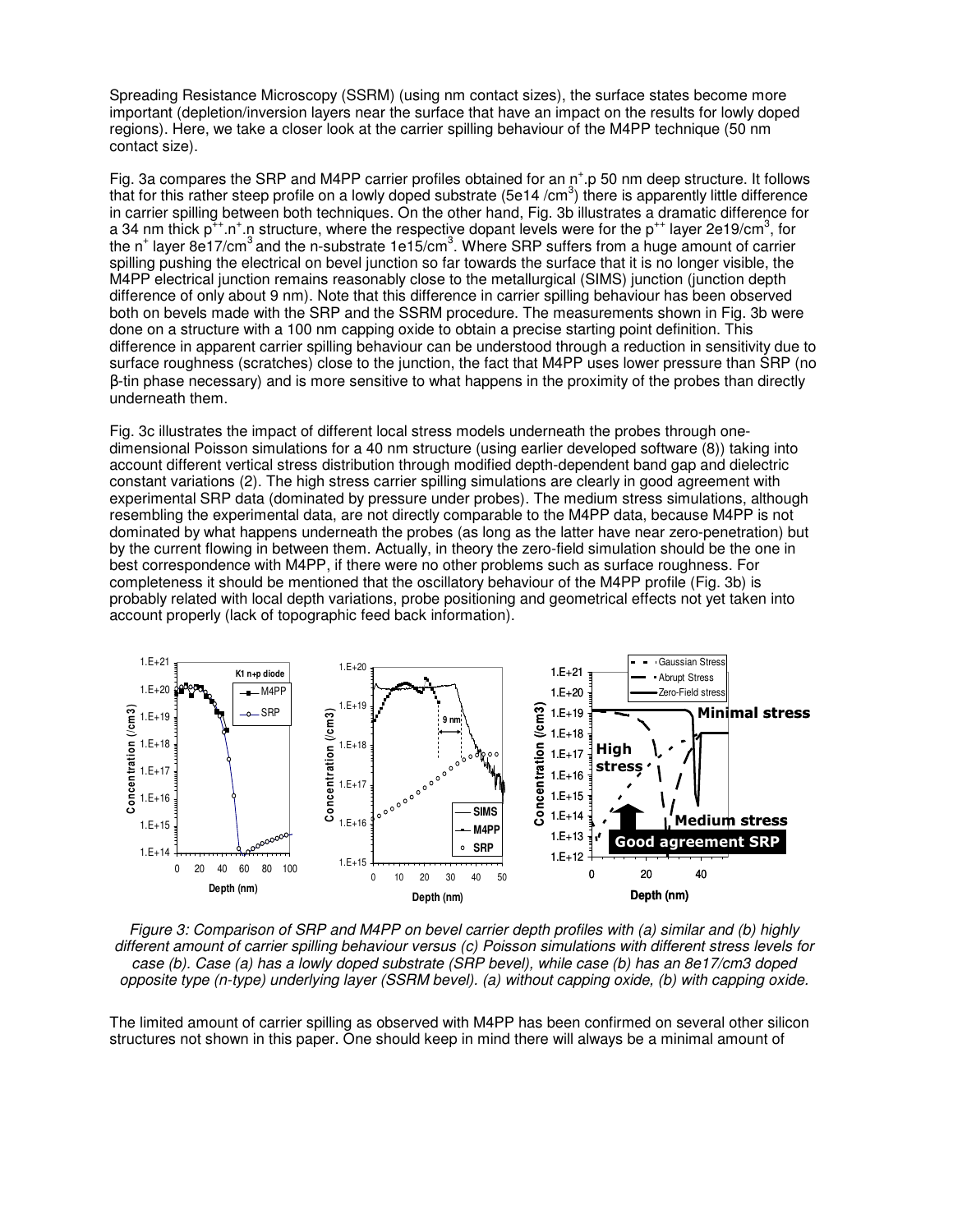carrier spilling caused by the presence of the bevel, i.e. the removal of highly doped surface material as one moves down the bevel.

## **GERMANIUM PROFILING**

Recently the interest in the carrier depth profiling of germanium implanted and annealed structures has been growing among others for improved carrier mobility reasons. Earlier we have reported on the capabilities of SRP/SSRM to profile germanium material (9). It was found that for germanium a significantly different contact model is needed relative to silicon, where a surface states distribution with a pinning level close to the top of the valence band plays an important role as illustrated in Fig. 4a. This model is able to explain why one systematically measures with SRP/SSRM a clear junction cusp on n<sup>+</sup>.p diodes but not on p<sup>+</sup>.n diodes (Fig. 4b). Even in the presence of a junction cusp in the SRP case, the latter very often is quite rounded and a large uncertainty exists in the precise depth location of the on bevel junction position. In the p<sup>+</sup> n case where the junction cusp is completely absent, it is even more difficult to pin point the junction location, or even decide whether there is actually a junction or not.

Fig. 5a compares the raw resistance data as obtained by SRP and M4PP for a P doped germanium structure (n<sup>+</sup>.p). Immediately one can see that the on bevel junction depths (locations of maximum resistance) are very different. For M4PP the (electrical) junction depth is only 130 nm, while it is about 370 nm for SRP. Taking into account that the metallurgical (SIMS) junction in this case is at 125 nm, it is clear that the M4PP profile once again has significantly less carrier spilling than SRP. Fig. 5b shows the quantified resistivity depth profiles for M4PP and SRP. Note that the sheet resistance from the M4PP measurement is in good agreement with variable probe spacing (VPS) measurements done with SRP.

The reduced M4PP carrier spilling can most likely again be correlated with the reduced pressure of the probes. Recently we succeeded to make Transmission Electron Microscopy (TEM) cross-section images through SRP imprinted areas. As shown in Fig. 6, after removal of the SRP probes a significant amount of defects remain visible up to considerable depths (several 100 nm). The amount of defects is actually worse than in silicon (2). It can not be excluded that these defects have a non negligible impact on the carrier spilling behaviour of SRP. Up to now no such TEM images are available for the M4PP imprints (work in progress).



*Figure 4: (a) SRP/SSRM contact model for germanium, (b) SSRM measurements illustrating the presence of a junction cusp for n+.p material but not for p+.n material (SRP has same behaviour)*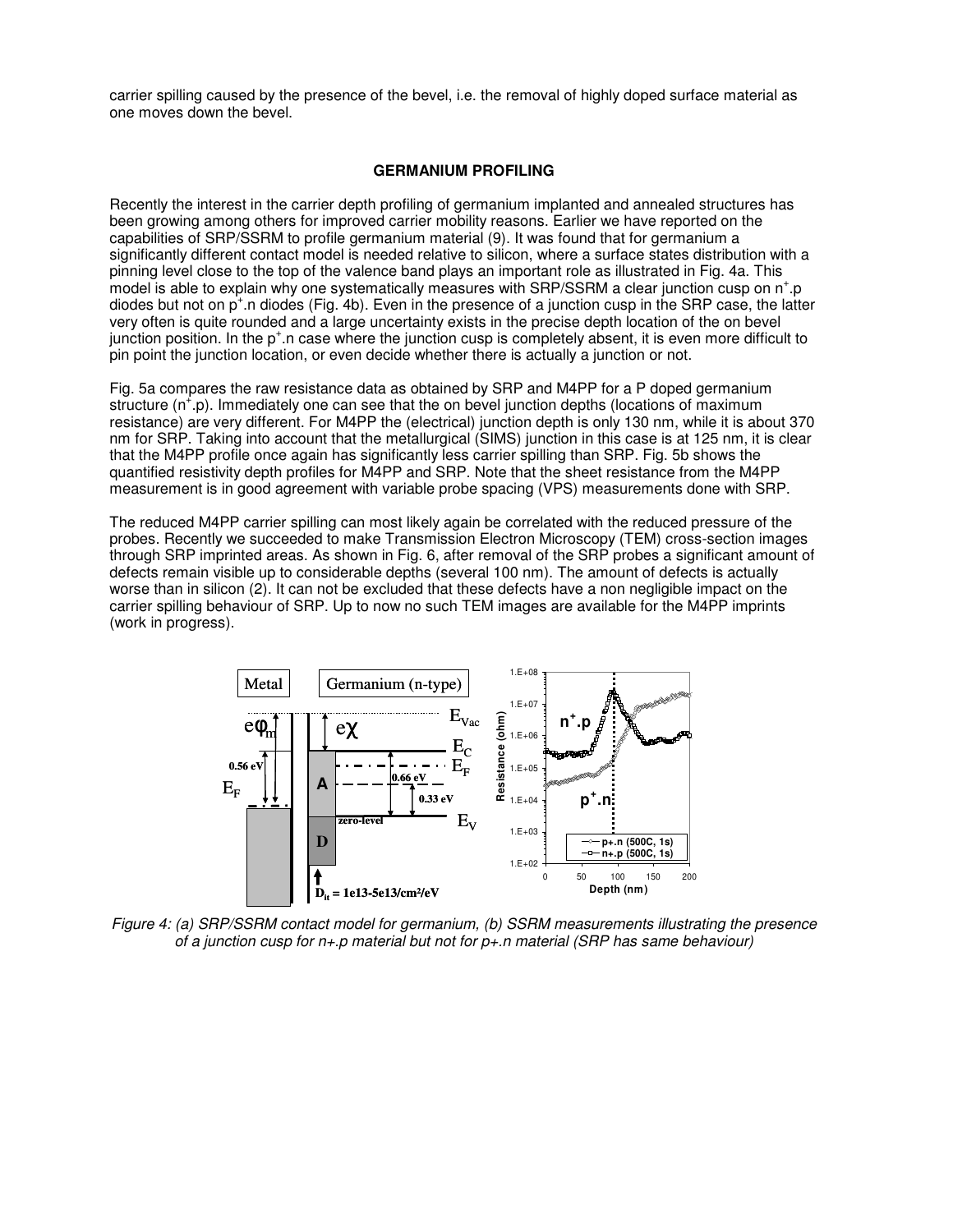

*Figure 5: Comparison SRP versus M4PP raw resistance and calculated resisitivty profiles for P, 40keV, 1e15/cm2, 500C, 60 s, annealed implant into germanium (n+.p). SSRM bevel procedure.* 



*Figure 6: TEM cross-section of SRP imprint on germanium material* 

Fig. 7a compares the raw resistance data as obtained by SRP and M4PP for a B doped germanium structure (p+.n). Here we observe that similar to SRP/SSRM the M4PP technique does not see a junction cusp in the raw data, therefore the junction position is also difficult to localize with M4PP on  $p+n$ structures. This is in agreement with the earlier derived germanium contact model, and can be mainly attributed to the presence of surface states (which create a thin p-type inversion layer on top of the lowly doped n-type substrate, hence apparently converting the p+.n structure close to the surface towards a p+.p structure without junction).

It follows that M4PP can be used successfully for profiling germanium structures, but that a clear junction depth determination is only possible for n+.p structures. Note that the data discussed above were obtained on samples without a capping oxide. The position of the starting point was determined through alignment of the steepest slope in the rear portion of the profile with SIMS. It is assumed that this has no impact on the basic conclusions of this work. Further work is in progress to do similar measurements on germanium structures with a capping oxide.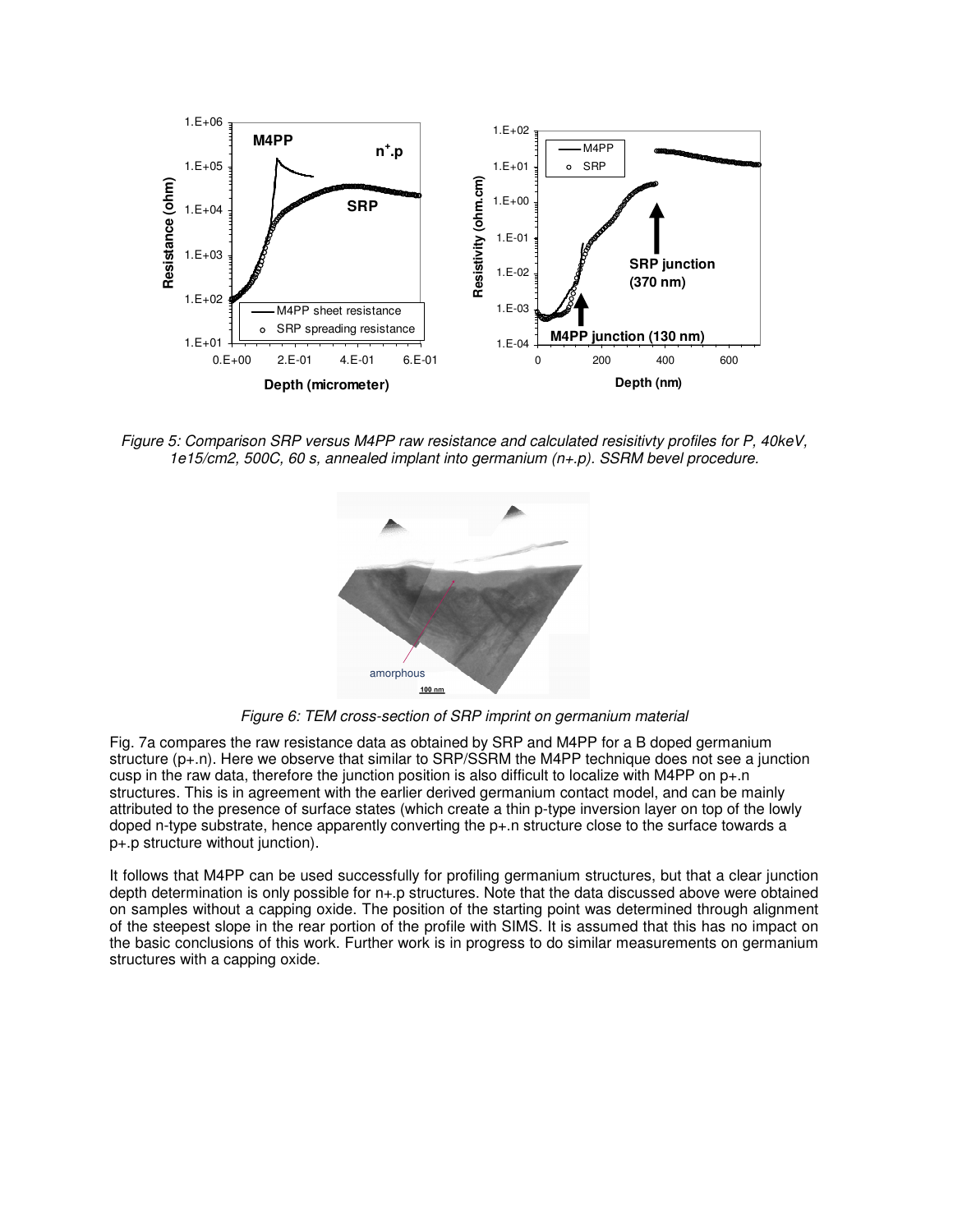

*Figure 7: Comparison SRP versus M4PP raw resistance and calculated resisitivty profiles for B,4.5keV, 1e16/cm2, 500C, 60s, annealed implant into germanium (p+.n). SSRM bevel procedure.* 

## **CONCLUSIONS**

There will always be a need for reliable carrier depth profiling. As SRP is running out of steam for sub-100 nm structures for many reasons, among others the problem of profile distortions due to carrier spilling, there is a need for new measurement technologies. M4PP uses a micro-machined four point-probe head (with 1.5 micrometer separations) to measure a differential sheet resistance versus depth raw data profile along a bevelled surface. Its geometrical depth resolution ultimately depends on the bevel magnifications that can be reached (sub-nm achievable).

M4PP has many advantages over SRP. First M4PP is an absolute technique, i.e. it needs no calibration samples. Furthermore, it is a virtual zero-penetration technique, it needs no probe conditioning and the calculational algorithm to extract the underlying resistivity/carrier profile is extremely simple (provided a powerful smoothing algorithm is used, and bevel rounding is avoided for example through an oxide capping layer). Also a good reproducibility and sensitivity could be observed.

Finally, due to the lower contact pressure (no β-tin and virtually zero-penetration) in combination with a sensitivity to what happens around and not underneath the probes, the amount of carrier spilling on both silicon and germanium material is found to be *significantly* less with M4PP than with SRP. The remaining apparent carrier spilling can be partially (or completely) due to a reduction of sensitivity caused by scratches (blocking the current path) close to the junction. Also geometrical effects (lateral current flow distortions near boundaries) may play a role. The impact of surface states on the results due to the bevelling process (presence/absence junction cusp on Ge diodes) can only be reduced partially by using low roughness polishing procedures (such as used for SSRM), but not completely eliminated.

#### **ACKNOWLEDGMENTS**

The authors would like to acknowledge the TEM work of Olivier Richard and Hugo Bender.

## **REFERENCES**

1. T. Clarysse, W. Vandervorst, R. Lin, D.H. Petersen, P.F. Nielsen, Nucl. Instr. and Meth. in Phys. Res. B 253, 136 (2006)